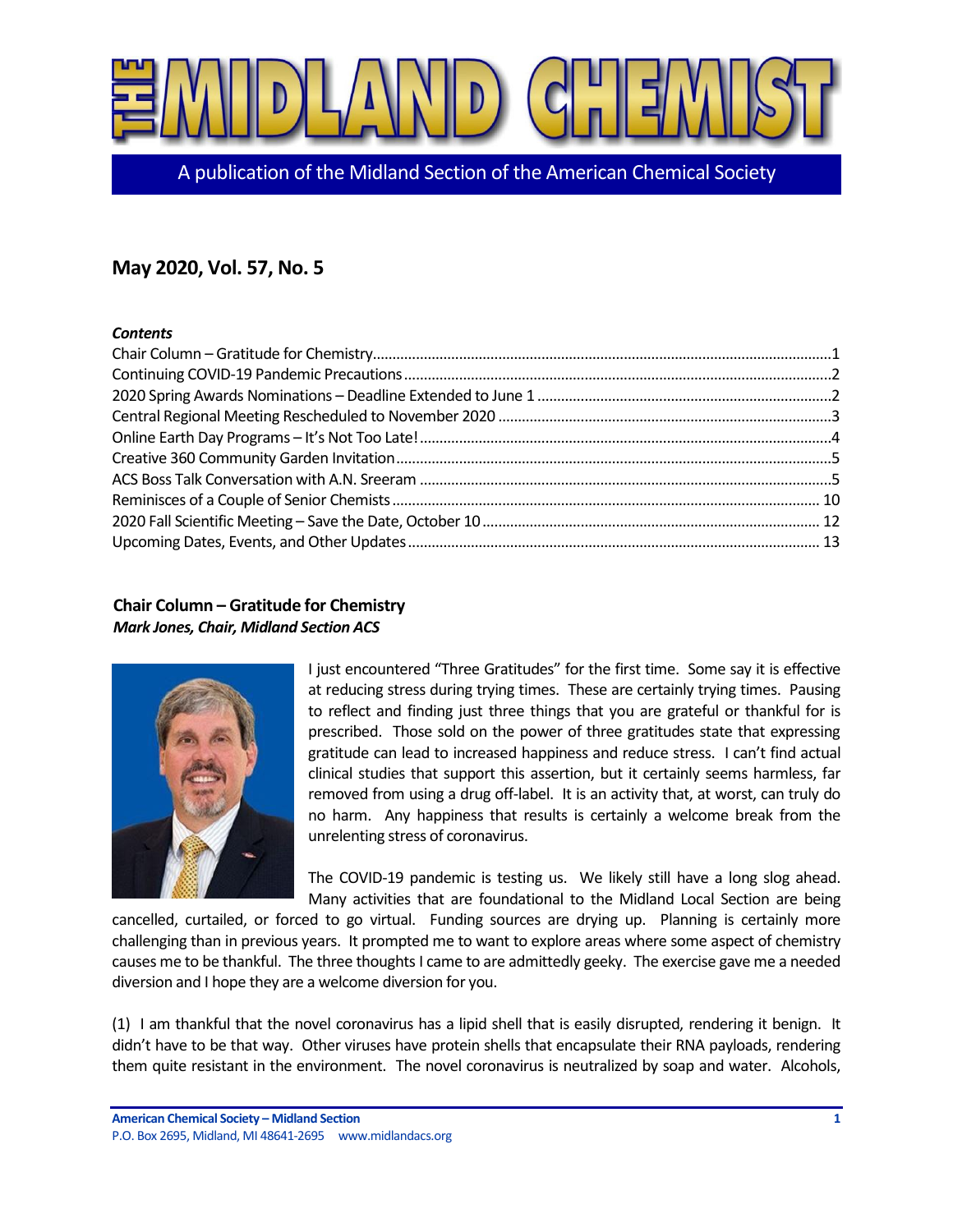too. That is a bit of chemistry to be grateful for and somewhat comforting. I take some solace that soap – plain old soap – is an effective weapon.

(2) I am grateful that we now have tantalizing evidence that drugs, products of the practice of chemistry, are effective at reducing the duration and severity of disease caused by the virus. This inspires hope since where there is one drug, there may be others. A few days ago, there were none. Today, we know there is at least one. I am thankful that it now appears that treatments are on the way, enabled by chemistry.

(3) I am also thankful that the companies that form the backbone of our community stepped up and are making a real difference. Our plants are operating to provide products that protect our medical heroes, our food, and our health. People went above and beyond to provide needed supplies and implement entirely new products. Dow and DuPont were not hand sanitizer producers. Both companies are now, a response to a critical need conceived and implemented in record time.

Chemistry is important in our battle against the virus. We are striving to find the new normal for the Midland ACS Local Section, new ways to support STEM education in the community, new ways to celebrate the power of chemistry, and new ways to recognize achievement in the region. We instituted a new team innovation award this year. Please consider sharing successes related to the COVID-19 pandemic response in Midland. I am sure there are many stories that will make us all grateful.

### <span id="page-1-0"></span>**Continuing COVID-19 Pandemic Precautions** *Amanda Palumbo and Gina Malczewski, Midland Section ACS*

As a precaution against the COVID-19 pandemic, and in compliance with best practices as advised by government agencies, a number of Midland Section ACS events will be hosted virtually only, postponed until further notice, or cancelled entirely.

Our committees have a selection of exciting networking and career development events coming up once the public health situation allows. Many thanks for your continued community support and partnership.

For the most up-to-date information on events and activities, please visit [http://www.midlandacs.org/,](http://www.midlandacs.org/) or [https://www.facebook.com/MidlandACS.org/.](https://www.facebook.com/MidlandACS.org/)

### <span id="page-1-1"></span>**2020 Spring Awards Nominations – Deadline Extended to June 1** *Diana Deese, Awards Committee Chair, Midland Section ACS*

The Spring Awards Banquet has been cancelled due to the uncertainty of the COVID-19 situation and in light of schools being cancelled for the remainder of the school year. However, we are still planning to recognize students and select recipients for the various award categories:

- Outstanding Elementary Level Science Teaching Outstanding Middle Level Science Teaching
- 
- Outstanding High School Chemistry Teaching Outstanding College Chemistry Teaching
-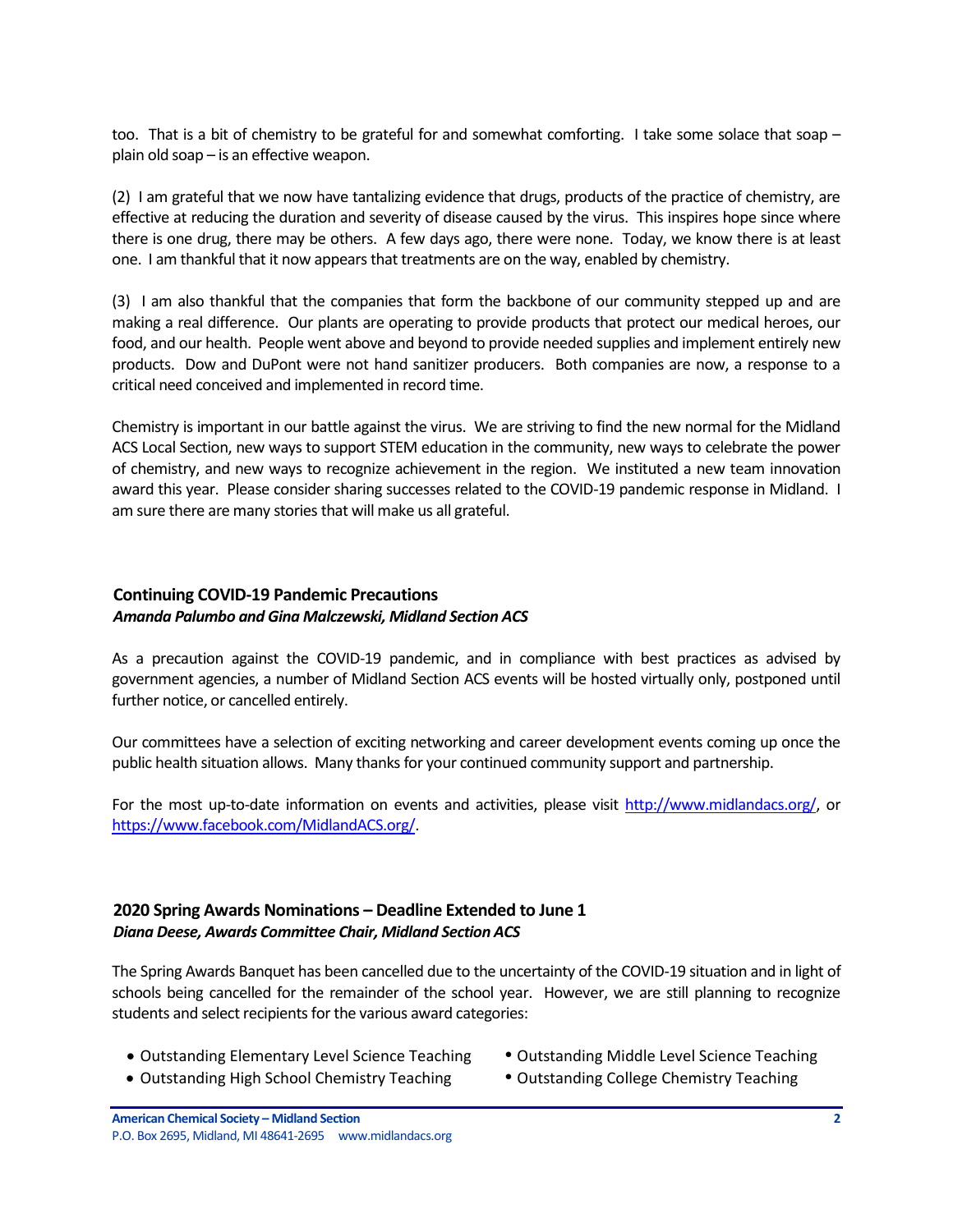- Science Education Volunteer of the Year **•** Outstanding Chemical Technician
	-
- Outstanding Achievement and Promotion of the Chemical Sciences
- Promotion of Diversity in Chemistry, Related Sciences and Engineering
- Outstanding Service to the American Chemical Society
- Team Innovation Award

I have extended the deadline for submitting nominations to June 1, 2020. I will begin sending out letters and certificates/plaques to awardees in mid-May (for high school students and as received thereafter) and in June for college students and other awardees (so that the committee can select recipients where needed and plaques can be engraved).

A comprehensive list of awardees will be posted on the Midland Section ACS website in July or August and also in local newspapers. We are also investigating alternatives to the banquet that might be possible later in the summer.

Award criteria can be found in the [January 2020](https://secureservercdn.net/184.168.47.225/051.976.myftpupload.com/wp-content/uploads/2020/01/January-2020-Vol.-57-No.-1-Midland-Chemist.pdf) issue of the *Midland Chemist* or by request from [dkdeese@dow.com.](mailto:dkdeese@dow.com)

(*Electronic submissions are acceptable and preferred.)* Phone: (989) 636-9915, E-mail: [awards@midlandacs.org](mailto:awards@midlandacs.org) o[r dkdeese@dow.com](mailto:dkdeese@dow.com)

### <span id="page-2-0"></span>**Central Regional Meeting Rescheduled to November 2020** *CERM 2020 Organizing Committee, American Chemical Society*

The health and well-being of our members, attendees, and staff is paramount. As a result of the rapidly changing situation related to the spread of and recovery from the Coronavirus pandemic (COVID-19), we are rescheduling the [2020 Central](https://cerm2020.org/?sc=200226_mtg_em_regional_CERM_od)  [Regional Meeting](https://cerm2020.org/?sc=200226_mtg_em_regional_CERM_od) (CERM) to November 2020.

Thus, the May 27-29 dates are cancelled for health and safety reasons. Please join the ACS Columbus Section as we reschedule to November 2020. A full refund of registration fees for the cancelled dates will be processed by the ACS.



### **Note:** *Individuals are responsible for cancelling their own travel or hotel reservations for the May dates.*

We will continue to monitor and follow the state and national government safety guidelines to keep everyone safe. Thank you for your patience as we continue to "Plan with Optimism and Decide with Science" in approaching the rescheduled November 2020 event (dates to be published soon).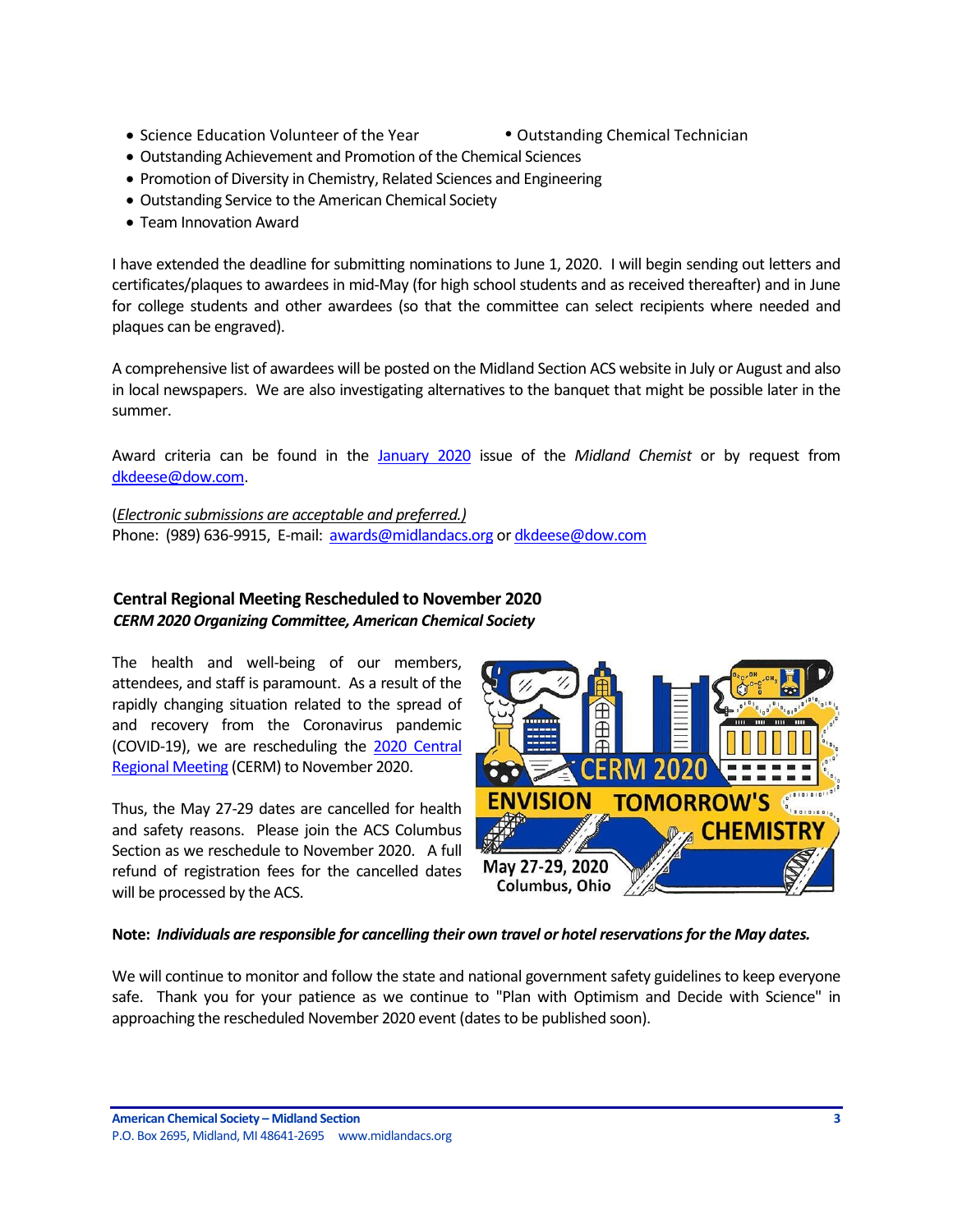Please visit the [Central Regional Meeting website](https://cerm2020.org/?sc=200226_mtg_em_regional_CERM_od) for additional information, or reach out to us directly by email a[t reglmtgs@acs.org](mailto:reglmtgs@acs.org) for any questions. Again, please join us as we reschedule the May CERM meeting to November 2020 in Columbus.

### <span id="page-3-0"></span>**Online Earth Day Programs – It's Not Too Late!** *Gina Malczewski, Outreach Committee, Midland Section ACS*

The Midland Section of the ACS recently co-sponsored four Zoom Seminars with Michigan State University. If you missed them the first time through, you can still view the recordings at the related links below. These talks were intended for audiences 12 years of age and up.

#### *Paul Gross: The Scientific Truth about Global Warming*

[https://www.youtube.com/watch?v=cPd8S\\_8PQtE&feature=youtu.be&fbclid=IwAR1ewlWrNc3lbhXsAu2Lllfef](https://www.youtube.com/watch?v=cPd8S_8PQtE&feature=youtu.be&fbclid=IwAR1ewlWrNc3lbhXsAu2LllfefzxCM10-K-uHLVfWCk4fmReuTCjCGj-4dtU) [zxCM10-K-uHLVfWCk4fmReuTCjCGj-4dtU](https://www.youtube.com/watch?v=cPd8S_8PQtE&feature=youtu.be&fbclid=IwAR1ewlWrNc3lbhXsAu2LllfefzxCM10-K-uHLVfWCk4fmReuTCjCGj-4dtU)

#### *Peter Sinclair: Here Today – Renewable Solutions to Climate Change*

[https://www.youtube.com/watch?v=e0DFBAvTIio&feature=youtu.be&fbclid=IwAR1CViFX0vPoM6lYx0UJSZqT](https://www.youtube.com/watch?v=e0DFBAvTIio&feature=youtu.be&fbclid=IwAR1CViFX0vPoM6lYx0UJSZqTO9C9hfuGHVE6qlflld0xzEnGIo2nzFfmGN8) [O9C9hfuGHVE6qlflld0xzEnGIo2nzFfmGN8](https://www.youtube.com/watch?v=e0DFBAvTIio&feature=youtu.be&fbclid=IwAR1CViFX0vPoM6lYx0UJSZqTO9C9hfuGHVE6qlflld0xzEnGIo2nzFfmGN8)

#### *Dana Kirk: The Food Waste Challenge –Opportunities and Technologies to Address the Global Problem* [https://www.youtube.com/watch?v=0w-](https://www.youtube.com/watch?v=0w-yR_fDH4Q&feature=youtu.be&fbclid=IwAR3JYuHpdJ_aPnouXSuNVEDjGsq_rPWcb0fQNR3GoH6YLyQLy09kL0KND6Q)

[yR\\_fDH4Q&feature=youtu.be&fbclid=IwAR3JYuHpdJ\\_aPnouXSuNVEDjGsq\\_rPWcb0fQNR3GoH6YLyQLy09kL0K](https://www.youtube.com/watch?v=0w-yR_fDH4Q&feature=youtu.be&fbclid=IwAR3JYuHpdJ_aPnouXSuNVEDjGsq_rPWcb0fQNR3GoH6YLyQLy09kL0KND6Q) [ND6Q](https://www.youtube.com/watch?v=0w-yR_fDH4Q&feature=youtu.be&fbclid=IwAR3JYuHpdJ_aPnouXSuNVEDjGsq_rPWcb0fQNR3GoH6YLyQLy09kL0KND6Q)

### *Sandra Svoboda: From Rust to Resilience – What Climate Change Means for Great Lakes Cities* <https://youtu.be/m5BiNArdZLc>

Three different experimental/demonstration videos can also be seen at the links provided below. These are appropriate for adults as well as young children and review some important chemical concepts like properties, reactions, and states of matter.

*Water and purification:* <https://youtu.be/FOCGQ2hYQYE> **Polymers and bioplastics: [https://youtu.be/fF1g\\_Haa8zA](https://youtu.be/fF1g_Haa8zA)** *Carbon dioxide and climate change:*<https://youtu.be/kEuvaJLjkIY>

Finally, we are planning to offer earth-friendly volunteer opportunities later in the year.

The ACS / Creative 360 Community Garden will be going forward this year, too. It may be especially important this year given the potential food shortages. All gardeners are encouraged to donate their "extra" produce to local food pantries. All ACS produce and herbs are donated locally. Please see the garden flyer on the next page.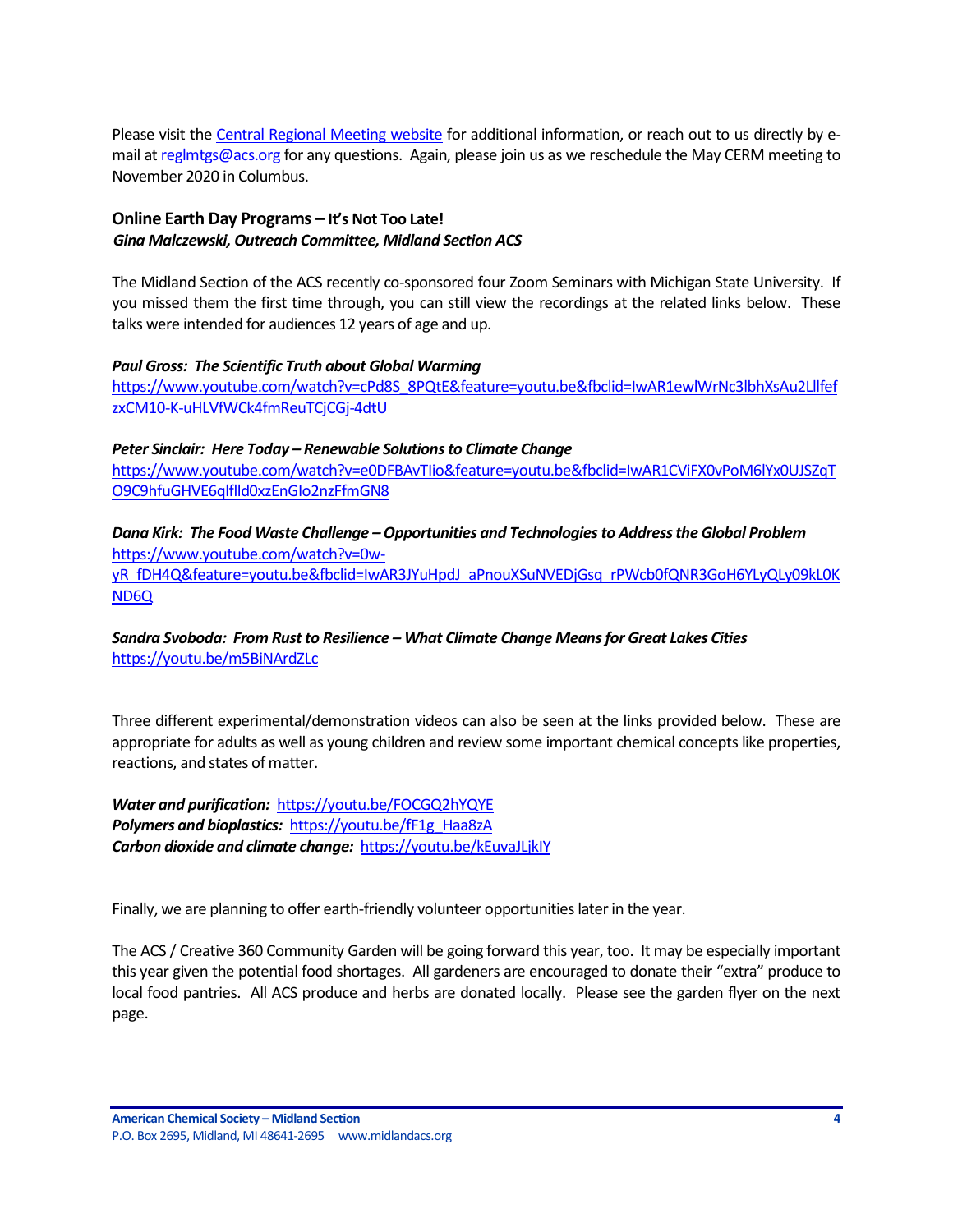# <span id="page-4-0"></span>**Creative 360 Community Garden Invitation** *Gina Malczewski, Outreach Committee, Midland Section ACS*



### <span id="page-4-1"></span>**ACS Boss Talk Conversation with A.N. Sreeram** *Steve Keinath, Co-Editor, The Midland Chemist*

Editor's note: The following article is reprinted, in part, from the Thursday, April 16, 2020 issue of *Industry Matters Newsletter*, an online publication of the American Chemical Society, and based on an interview with A.N. Sreeram for that particular issue.



A.N. Sreeram is the Senior Vice President and Chief Technology Officer for Dow, where he focuses on accelerating new product commercialization through strategic collaboration with Dow's businesses and customers.

Sreeram leads a vibrant R&D organization at Dow focused on step-change technology development aligned with market demand. Under Sreeram's leadership, Dow transformed its innovation approach, significantly growing high-throughput experimentation and analysis capabilities extending from material discovery and processing through to application development. Sreeram has established strong value chain partnerships, giving Dow a seat at the customer's design table and strong connections to market signals. Dow's innovation pipeline is strongly aligned with strategic growth areas and global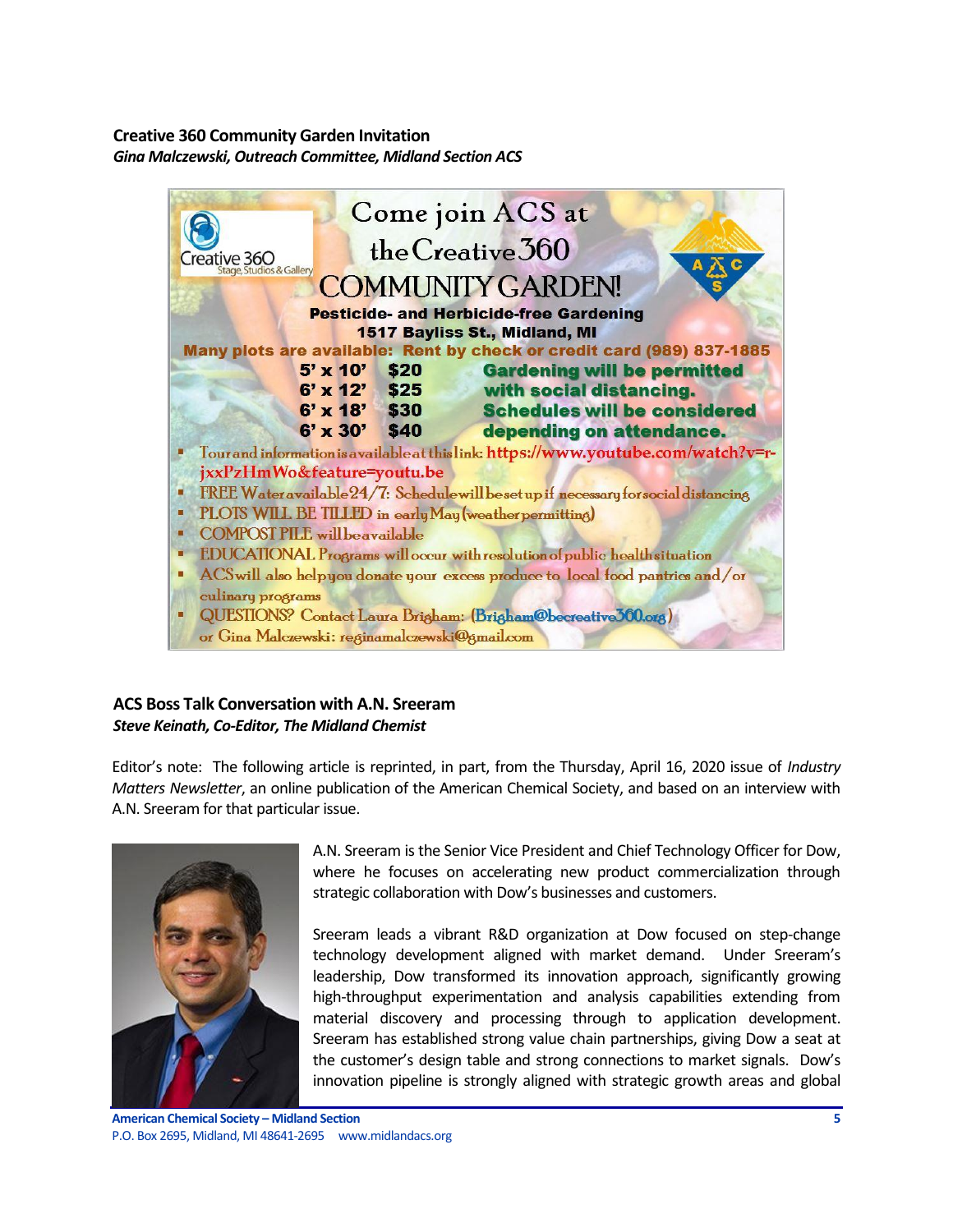challenges, and empowering Dow researchers to excel. When combined, the capabilities and expertise of Dow's R&D organization provide a distinct competitive advantage, enabling the company to more quickly develop products, ensuring that new products meet customer needs, and rapidly commercializing new innovations into established and emerging markets.

Products developed at Dow under Sreeram's tenure have received many awards for innovation and sustainability, including R&D 100 Awards, Edison Awards, and the Presidential Green Chemistry Challenge. Examples of award winning technologies include EVOQUE™ pre-composite polymer for paints, INNATE™ Precision Packaging Resins, INFUSE™ Olefin Block Copolymers, DOWSIL™ EP-9610 Cosmetic Powder, ECOFAST™ Pure Sustainable Textile Treatment, Dow Performance Silicones Moldable Optical Silicone, ROPAQUE™ Opaque Polymer for BLU4EST™ Thermal Paper, ACCUTRACE™ fuel markers and VORAGUARD™ polyol for combustion modified high resilience polyurethane foams.

Sreeram served as Vice President of R&D for Dow Advanced Materials prior to assuming his current role. He joined Dow in June 2006 as Vice President of Core R&D, driving innovation in a number of key market segments, including automotive, infrastructure, and health. He led the adoption of high-throughput technologies to significantly accelerate the R&D process, while lowering costs and dramatically increasing product successes.

Prior to joining Dow, Sreeram served as the Global Technology Director and Chief Technology Officer for DuPont Electronic Technologies. Prior to this, he served as Vice President of Worldwide Technology for Cookson Electronics, and before that, he led the Electronic and Flat Panel Display Program for Sarnoff Corporation.

Sreeram serves on the White House's President's Council of Advisors on Science and Technology (PCAST), since his appointment in October 2019. PCAST advises the President on matters of science, technology, education, and innovation policy, informing public policy relating to the American economy, the American worker, national and homeland security, and other topics. Sreeram holds more than 20 U.S. patents, earned his doctorate degree from the Department of Materials Science & Engineering at Massachusetts Institute of Technology (MIT), and his master's degree in Glass Science from Alfred University in New York where he currently serves as a member of Board of Trustees. He is also a graduate of the ceramics engineering program at the Indian Institute of Technology – BHU in Varanasi, India.

#### *What are some ways in which Dow operations have been impacted by the COVID-19 pandemic?*

I am amazed at what our people have done, and are doing. Dow products, chemical industry products, are critical in the fight against coronavirus, in protecting the food supply, in the medical equipment used to treat the sick, and more. Our plants continue to operate to supply these vital materials thanks to the bravery and commitment of team Dow. We are now producing and donating large volumes, more than 200 tons per week, of hand sanitizer. Hand sanitizer has not been a Dow product. Creative Dow employees recognized the need, figured out how to reconfigure several facilities, and made it happen. They did it in record time, safely, and to the high quality we demand at Dow.

All the while, all Dow employees globally have been following requirements and guidance including social distancing and other safe behavior that is expected at Dow. It is cliché to say that people are our most important asset. Times like these prove the cliché. People are our most important asset. Critical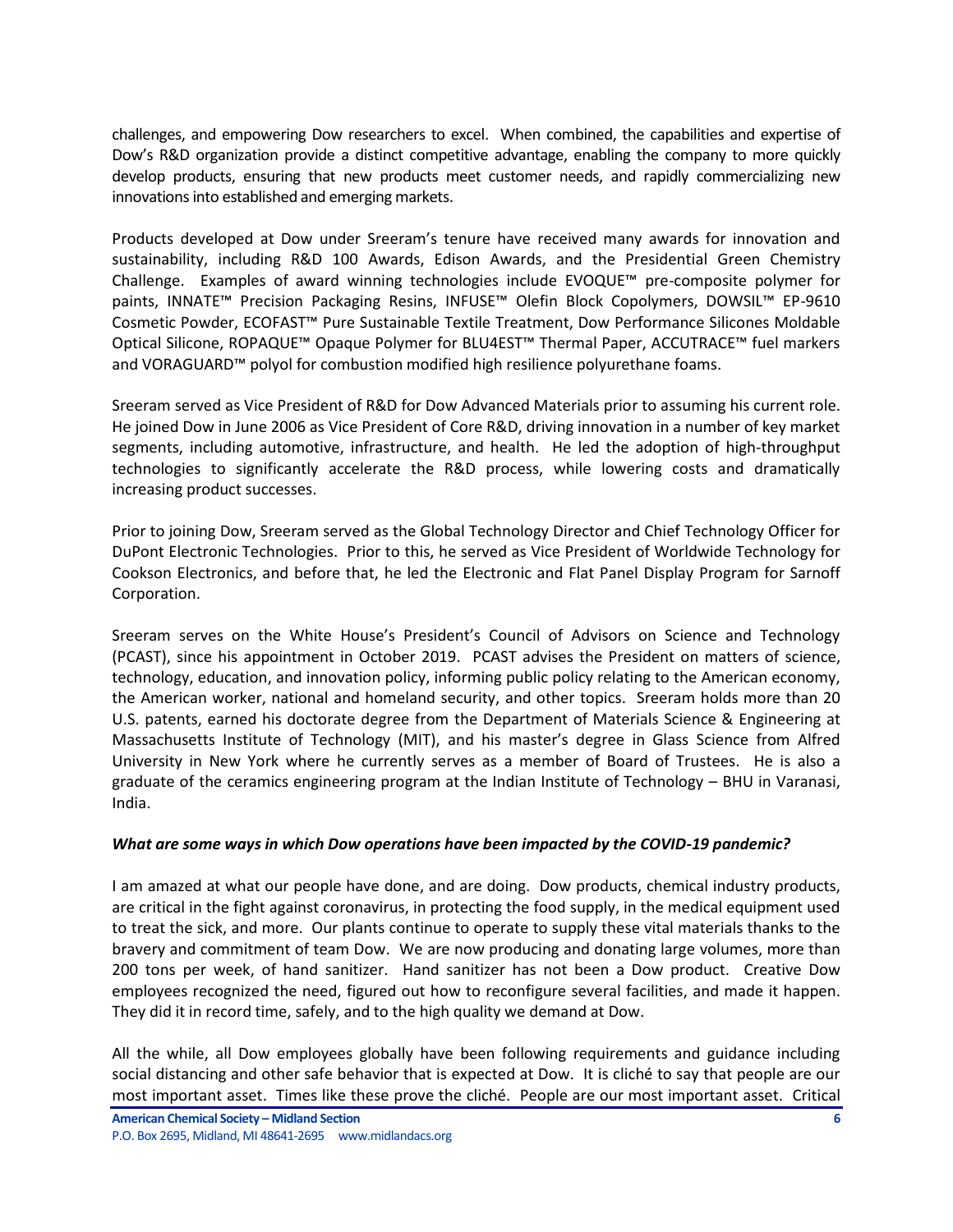materials continue to flow and new opportunities are seized because great employees make it happen. I've never been more proud to work at Dow.

# *You joined Dow in 2006. What are the biggest differences between the Dow of 2006 and the Dow of 2020?*

The chemistry set, if I can use that metaphor, is ever changing, evolving continuously. The biggest difference from 2006 is in the components in the chemistry set, both the equipment and the chemistries that we utilize. High-throughput research is now an engrained technology in Dow R&D. That wasn't the case in 2006. It now touches most everything that we do in R&D, accelerating the time it takes to bring innovations to market across the company.

The Dow portfolio has changed considerably since 2006. The addition of silicones into our chemistry set is very exciting. Silicones provide unique properties and a tool kit we didn't have in 2006. We continue to discover opportunities for hybrid products and explore new markets.

### *What major technology trends are you following with an eye toward how they may impact Dow's future business opportunities?*

The basic needs of humanity, including food, potable water, clothing, shelter, transportation, and energy, continue to be megatrends which Dow serves very well.

In addition, Dow is already solving environmental plastic and greenhouse gas emission challenges – two technology related trends that are reshaping the entire chemical industry, and frankly, all industries. We focus on products and processes that are both more sustainable and offer improved performance. We focus on making materials that are more easily recycled, and essential for the circular economy. New processes are required to dramatically reduce greenhouse gas emissions and we are innovating against that challenge. Processes that are substantially more energy efficient are possible, as are processes that use renewable energy. Current efforts on process improvements will certainly impact business in the future.

Sustainability themes drive product innovations, too. I am proud of our history of sustainability related to innovation. We have a robust pipeline of products that reduce resource use, save energy and water, and introduce alternatives to materials that are concerning. We continue to introduce innovations that address customer needs in the most sustainable way possible.

#### *In a June 2014 C&EN profile, you said the following: "We will put greater emphasis on collaborating with customers because that's what it takes to commercialize new products faster. I want to have a seat at our customers' design tables." How has that aspiration manifested itself since 2014? And have you been successful – as a result – in commercializing new products faster?*

"Seat at the design table" actually describes what we've achieved pretty well with many of our key customers. It is more than simply a close working relationship. It involves trust. It involves a true partnership. It involves collaboration across the full value chain and development timeline. We've taken this concept further than we had thought possible in 2014. I thank our customers and value chain partners for participating in this journey. It is an honor to work with them to deliver great innovations to the world.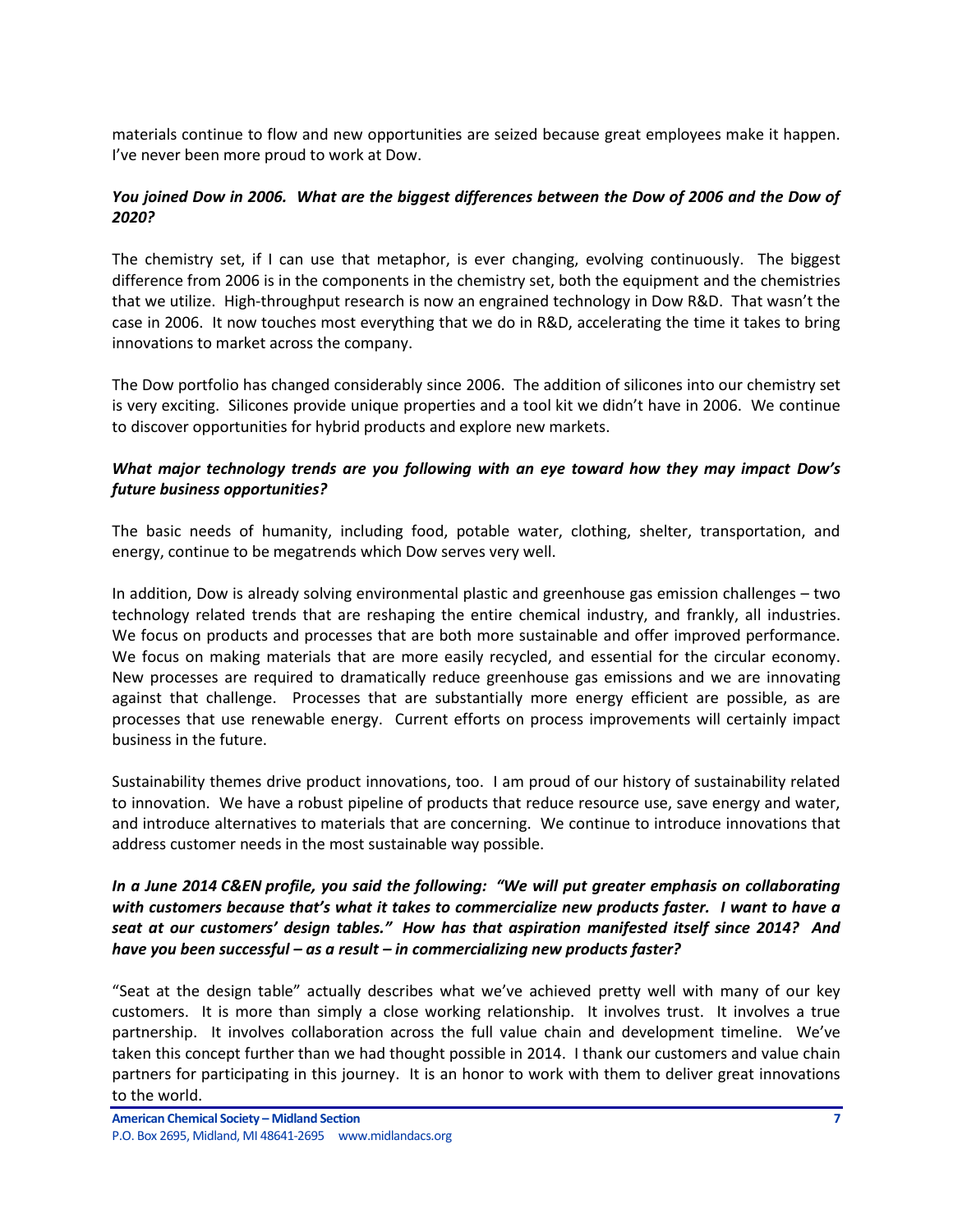We've built an R&D organization that delivers results. High-throughput research is fully integrated into R&D workflows. We have also fully integrated high-performance computing from ab initio calculations to design of experiments, generative modeling, and genetic modeling. These abilities underlie our success, but it isn't just about the number of experiments. You still need to target efforts – prioritize use of this unique capability – and that is where a seat at the design table brings benefits. We work on projects that have a path to market. Our relationships, the close working partnerships and our ability to innovate faster, create real innovations and real value – significantly cutting the time from idea to commercial success.

The pace of new product introductions increased while performance expectations continue to increase. Let me give one example. Koehler Paper and Dow were recognized by the Green Chemistry Challenge for a more sustainable thermal paper, marketed by Koehler as BLUE4EST™. It is thermal paper free of chemical developers.

ROPAQUE™ NT-2900 Opaque Polymer made by Dow enables this technology. The result is a thermal paper that can easily be used in any conventional thermal printer without the chemical developers that cause concern and provides better performance. The images and printed text last longer, they aren't influenced by sunlight and humidity, and the paper is the first thermal paper approved for food contact. Better performance and simultaneously more sustainable.

# *What is the most challenging part of your job? And has that evolved since you started in your current role?*

I see every challenge as an opportunity for Dow to get better – as an opportunity for Dow to differentiate itself. Challenges are part of the job. My job is about technology and people – recruiting, developing, and retaining the best talent in the world, and assuring that state-of-the-art capabilities are available for them to excel.

The days when a round-bottom flask and a hood were the only required capabilities are long gone. Dow invested heavily in high-throughput research since I joined. High-throughput tools enable more and faster experiments than ever before, increasing our probability of success through error reduction and statistically robust experiment design.

We are increasing our modeling and data analytics capabilities. These capabilities, in the hands of skilled scientists and engineers, allow us to innovate faster than ever before. I love the challenge of bringing forward new innovations, and products that make a difference in a marketplace that is constantly evolving. It is incredibly rewarding to observe the inventiveness of our people. The challenges and tools continue to evolve, but it is the people that make innovation possible.

#### *Among your scientists at Dow, what non-technical skills do you most highly value?*

I would have to say the combination of passion for great science and engineering, working collaboratively across teams and time zones, and the perseverance that finds a way to solve seemingly intractable problems.

There are certainly many ways to be successful, but time and time again I see it is the folks that just won't quit that get the job done. I like to think of the Dow diamond as a kind of map of what we do.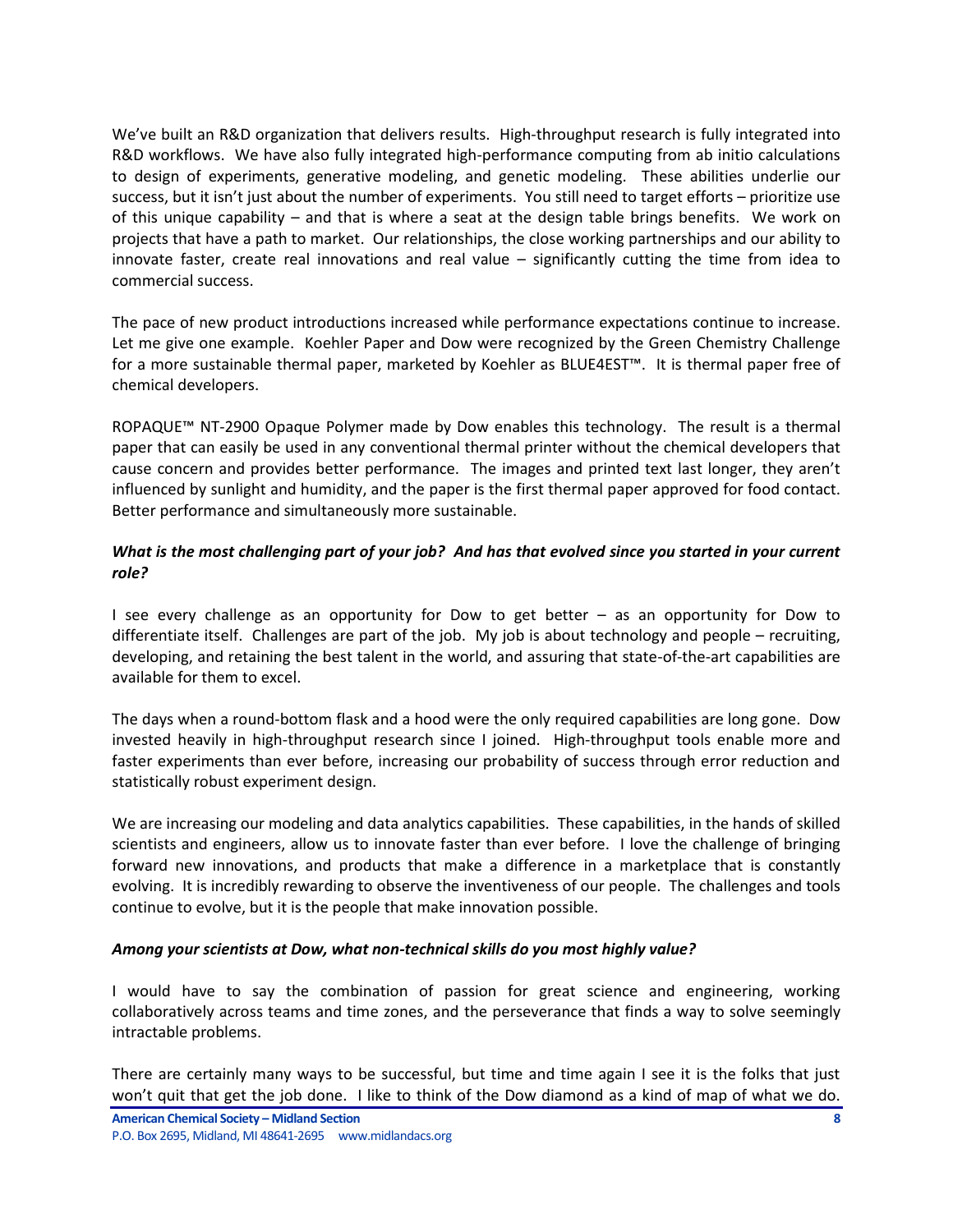We start with a problem to solve. We expand the search space, considering and evaluating many diverse ideas with inputs from across our global organization, from scientists and engineers with different backgrounds and experiences. We then begin the process of narrowing toward a practical, viable solution.

Ideas and opportunities become products solving customer needs, thanks to the passion and perseverance of Dow people. Like the diamond, we start at a point in space, diverge and expand with vibrant ideas, and converge to a different point in space with a solution that the marketplace demands.

### *How would you characterize the scientific literacy of the U.S.? How does it impact what you are trying to achieve at Dow?*

Many of the problems we face do not have ready-made solutions. These problems require more than a superficial level of understanding of engineering and science. We can absolutely improve data literacy in the U.S. We need more people that understand statistics. We need more people who are compelled by data in making decisions – people who extract information from data, who create knowledge from information, and who ultimately derive wisdom from knowledge.

We need wisdom to anticipate and solve problems. We need better life-cycle analysis incorporated into our thinking. Dow products virtually always provide a benefit in use that far exceeds any environmental burden created during manufacture. They are better than alternatives in most, if not all, parameters. I remain hopeful that education efforts will increase scientific literacy, driving better decisions.

### *What do you view as Dow's most consequential sustainability issue? And what is Dow doing to address it?*

All sustainability issues are consequential and there are many. The whole value chain needs to be involved in tackling these issues – from raw materials makers, to goods producers, to distributors and retailers, to consumers and municipalities. That is why Dow took action as a founding member of the [Alliance to End Plastic Waste.](https://endplasticwaste.org/) AEPW is about collaboration to solve a global issue. It brings together the entire plastics value chain, world-class technical, materials, logistics, and engineering expertise, to find solutions. We will foster innovation, fund opportunities, and bring together the necessary partners to overcome the issue of plastic in the environment.

We also are addressing other sustainability challenges. We continue to innovate new products and processes that are more efficient, reducing energy use and emissions. We are creating products and processes that enable the circular economy. We apply life-cycle thinking to target our activities. Lifecycle thinking is the best tool we have to prioritize actions. We need to understand the life-cycle benefits of our products and we always need to reduce the burdens. Use of life-cycle thinking to direct action will ultimately make the world more sustainable and drive better decisions.

#### *What advice do you have for your mid-career chemists to help them thrive in a dynamic workplace?*

Continue to cultivate your scientific passion, and always seek truth with good engineering and a science mindset. The rest will follow.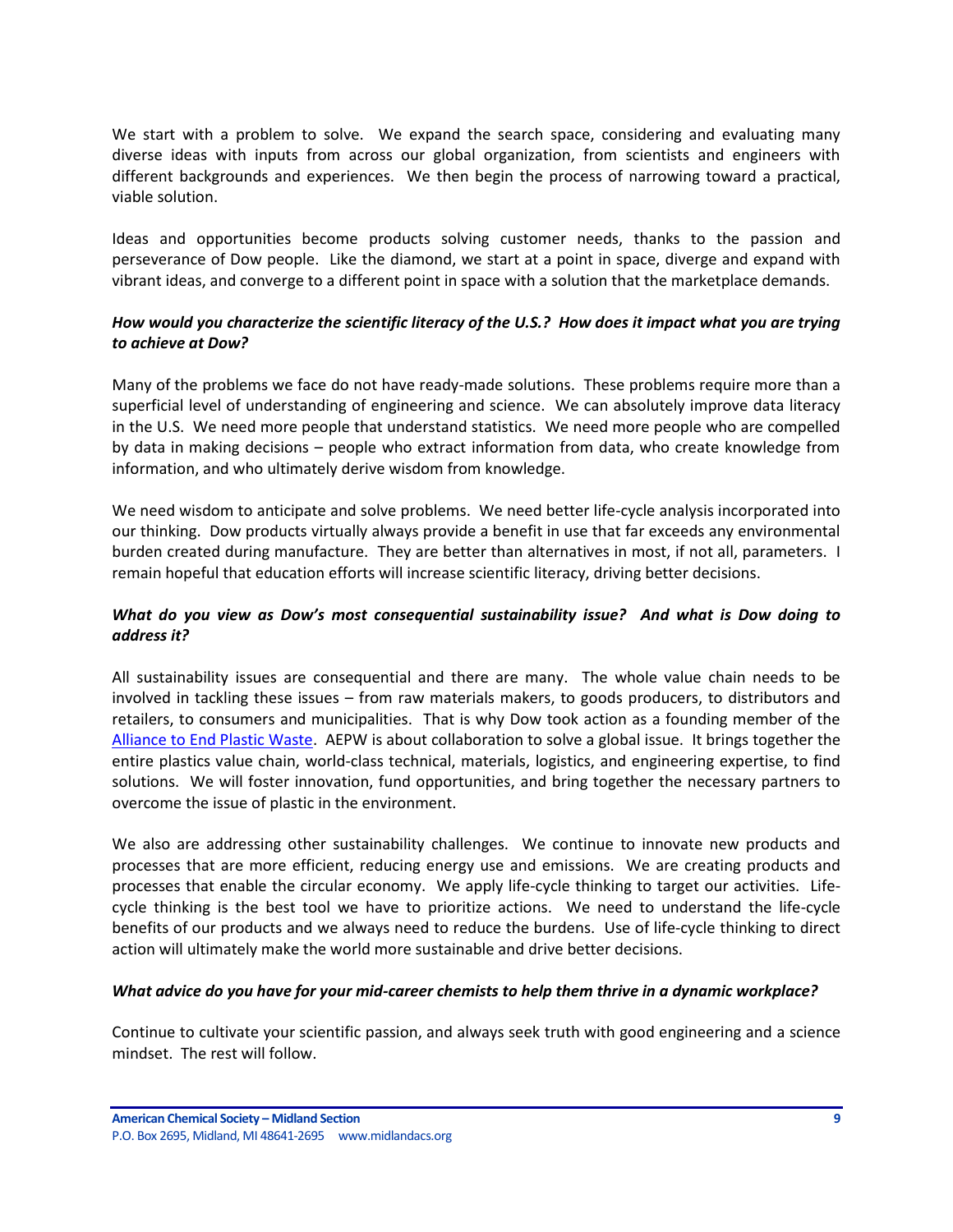#### *What are some of the ways you try to hire, develop, and retain young talent at Dow?*

We recruit at top universities, and we engage in research at top universities. We empower those we hire with great capabilities and challenge them to come up with novel solutions. We continue to push the envelope. High performance computing is growing in importance and we are hiring for particular expertise, but we are also enabling the entire organization to reap the benefits. We hire well, provide relevant challenges, and provide our researchers access to the tools needed for success.

#### *What was it about your time at Alfred University, where you earned your Master's Degree, that motivated you to later serve on that university's Board of Trustees?*

The new president came calling, and I was happy to help them.

#### *You've done a fair amount of traveling in your career. If you were forced to re-locate Dow's Midland campus to anywhere in the world, where would you place it?*

Nowhere but Midland – if you speak Latin, Midland translates to Milan. Take the first derivative of distance – we are in the middle of nowhere. And, the second derivative – we are in the middle of everywhere. Many people make fun of small town Midland. They shouldn't. It offers many advantages – great local K-12 schools, easy commuting, plenty of activities for families including arts, outdoors, and sports, and reasonable cost of living. We experience very high employee retention. It is a great place, and the place I want to be.

### <span id="page-9-0"></span>**Reminisces of a Couple of Senior Chemists** *Frank Scheidt and Wendell Dilling, Longtime Members, Midland Section ACS*

Editor's note: This set of reminisces is drawn from a couple of rounds of shared e-mail exchanges between two next-door neighbors, Frank Scheidt (photo below left, courtesy of Marcia Dilling) and Wendell Dilling (photo on next page, courtesy of Marcia Dilling). Wendell has served as the Midland Section ACS Historian for a number of years, in addition to serving in a wide range of other elected and volunteer roles with the Midland local section, and he is a 60-year member of the ACS. Frank is a 66-year member of the American Chemical Society, and he, too, was quite active back in the day. Two stories related to Frank's past ACS activities are highlighted below.



**Frank Scheidt:** Wendell, as a result of our recent e-mail exchange, I started thinking (as I occasionally do) about my early years in Midland. As I recall, you are the local section ACS historian. If that is correct, then continue reading. If it isn't, then you are wasting your time.

As you know, in recent years, I have not been very active in ACS affairs. However, that was not always the case, and I want to make certain that your history is complete.

I arrived in Midland in 1956. During the mid-to late-1950s, I was a moderator for an ACS sponsored program named "Chem Quiz." This program was aimed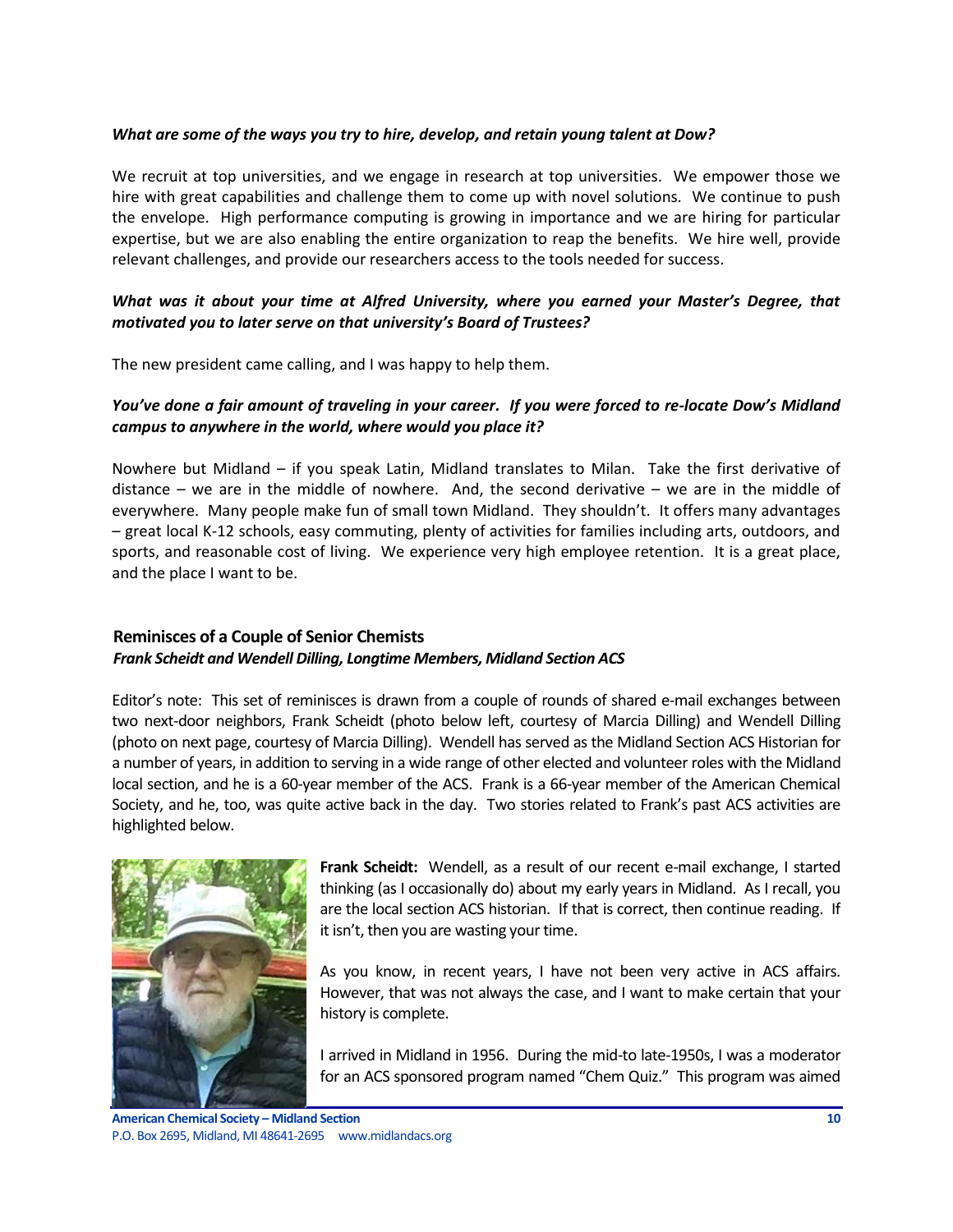at generating intermediate school aged kids' interest in science. We held competitions around the state, and I recall once, in Flint, when I was serving as a moderator, that I made a mistake. One of the Flint school kids caught my mistake and called me out. It was kind of embarrassing, but aside from that incident things went smoothly for the rest of the competition.

Also, for ten years I was a section editor for Chemical Abstracts Service (Section 23, Inorganics). As the local section historian you probably already know this, Wendell, but I just wanted to make sure.

**Wendell Dilling:** Thank you, Frank. Yes, I knew some of the things of what you wrote, but not all of them, and yes, I am the Midland Section ACS Historian, 23 years and counting. My predecessor in this job was my wife, Marcia Dilling, a great person to learn from.

Your comments are interesting, especially the Chem Quiz competition mistake in Flint. Do you recall what the specific mistake was? In reading your comments, it also struck me that these sorts of reminisces might be interesting to some of the present day, younger (and maybe some older) members of the Midland local section.



**Frank Scheidt:** In Flint, the mistake was this. The contest had started, and at that point, the moderators were supposed to keep quiet other than to

correct rule violations. One of the contestants asked me a question. The rules forbade me from answering or even commenting on it, and I, unthinkingly, answered his question. One of the other contestants pointed out that my answering was illegal … (sigh) … and he was right. And, no, I have no memory of what the specific question was.

By the way, I still remember the names of the Midland team. The team name was "Prosser's Prodigies," and the team members were Joyce Prosser (team captain), Fred Berhenke (Luther Berhenke's son), and Sandra Schuette (sister of the local politician and daughter of the former Dow executive).

**Wendell Dilling:** That is very interesting, Frank. Thank you for sharing this story. What can you tell us about your days with Chemical Abstracts Service?

**Frank Scheidt:** I was a section editor (Section 23, Inorganics) for Chemical Abstracts for more than ten years. I know it was longer than ten years since I have a plaque in recognition of ten years of service, signed by Chemical Abstracts Editor Russell J. Rowlett, Jr., and I didn't stop at the ten-year point.

Many of the demands of chemical abstracts' editing surprised me. I received abstracts from all over the world from people who spent time reading articles from American Chemical Society journals. They then wrote abstracts of those readings. The first thing that surprised me was that a lot of the abstracts that I was seeing didn't really say anything, but were mostly just a collection of English words. Obviously, many of those abstracts' authors didn't have English as their first language.

With those abstracts that were in legible English, I'd have to read what was said and then decide whether or not it seemed likely to be true. This could be tricky at times since my background was in organic chemistry and I certainly was no expert in, say, physical chemistry. However, if a given abstract seemed to be almost the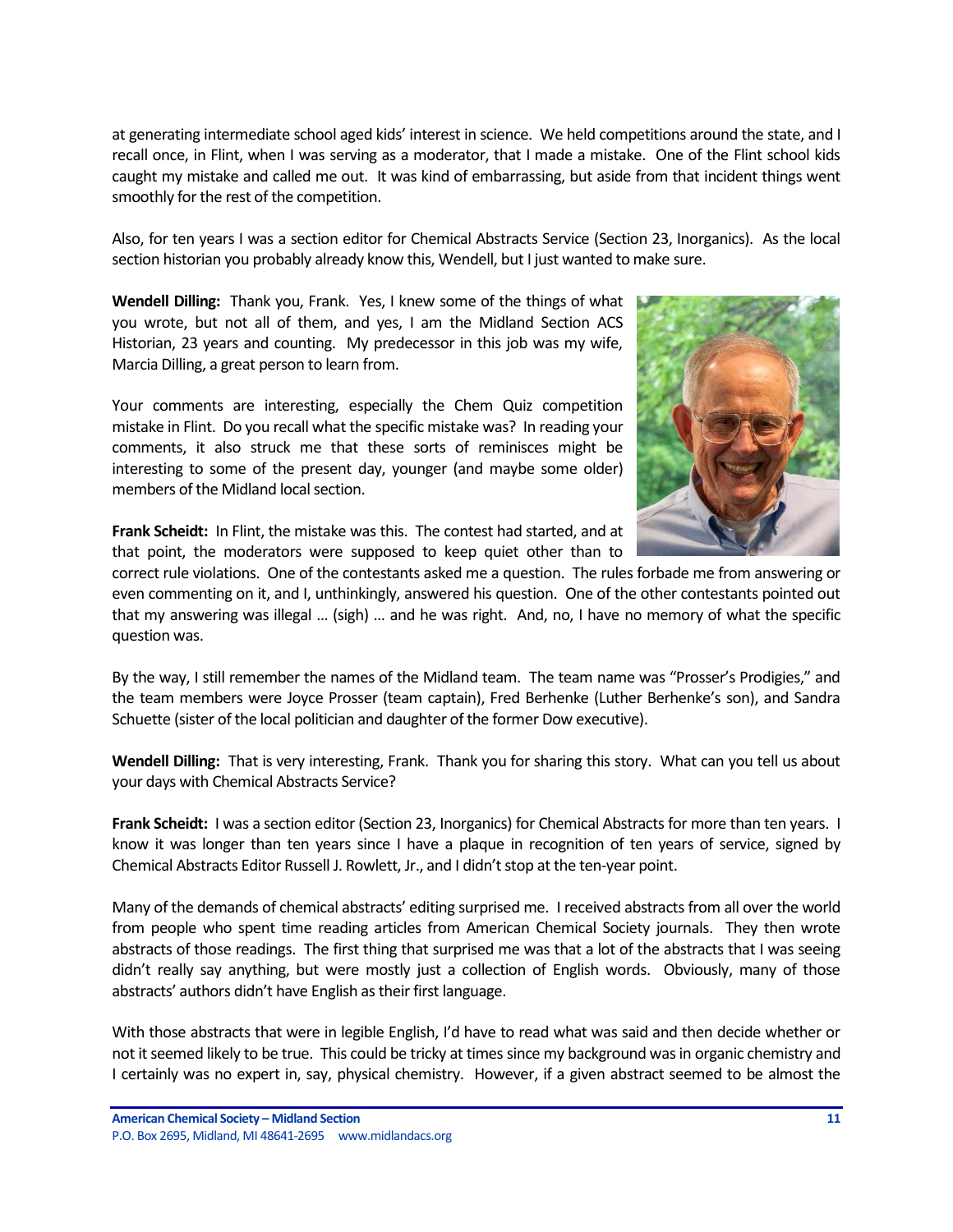equivalent of how to change lead into gold, I'd have to reject it. When I had doubts of any kind about an abstract, I'd contact the author to straighten things out, and that procedure seemed to work well.

Many of the abstractors had only an academic background, and often seemed to be puzzled by the significance of copyrights and patents. Also, I found that some of my editorial corrections were simply ignored when the abstract went forward and was printed. I never did understand why that would occur. I shouldn't have been so surprised, though, since I had often done the same thing myself in the lab where I worked. During the 1950s our laboratory reports were edited by the Assistant Laboratory Director for many years. And, more than once before publishing my reports, I would change the Assistant Director's changes back to the way I had originally written them.

However, I always kept in mind the fact that English is a very dynamic language, constantly changing. And, what evidence do we have of this? Read the original writings of Shakespeare – and they are only four centuries old.

**Wendell Dilling:** This is great, Frank. Thank you for sharing some reminisces about your early days of service with the American Chemical Society.

# <span id="page-11-0"></span>**2020 Fall Scientific Meeting – Save the Date, October 10** *Anirudha Banerjee, 2020 Fall Scientific Meeting Chair, Midland Section ACS*

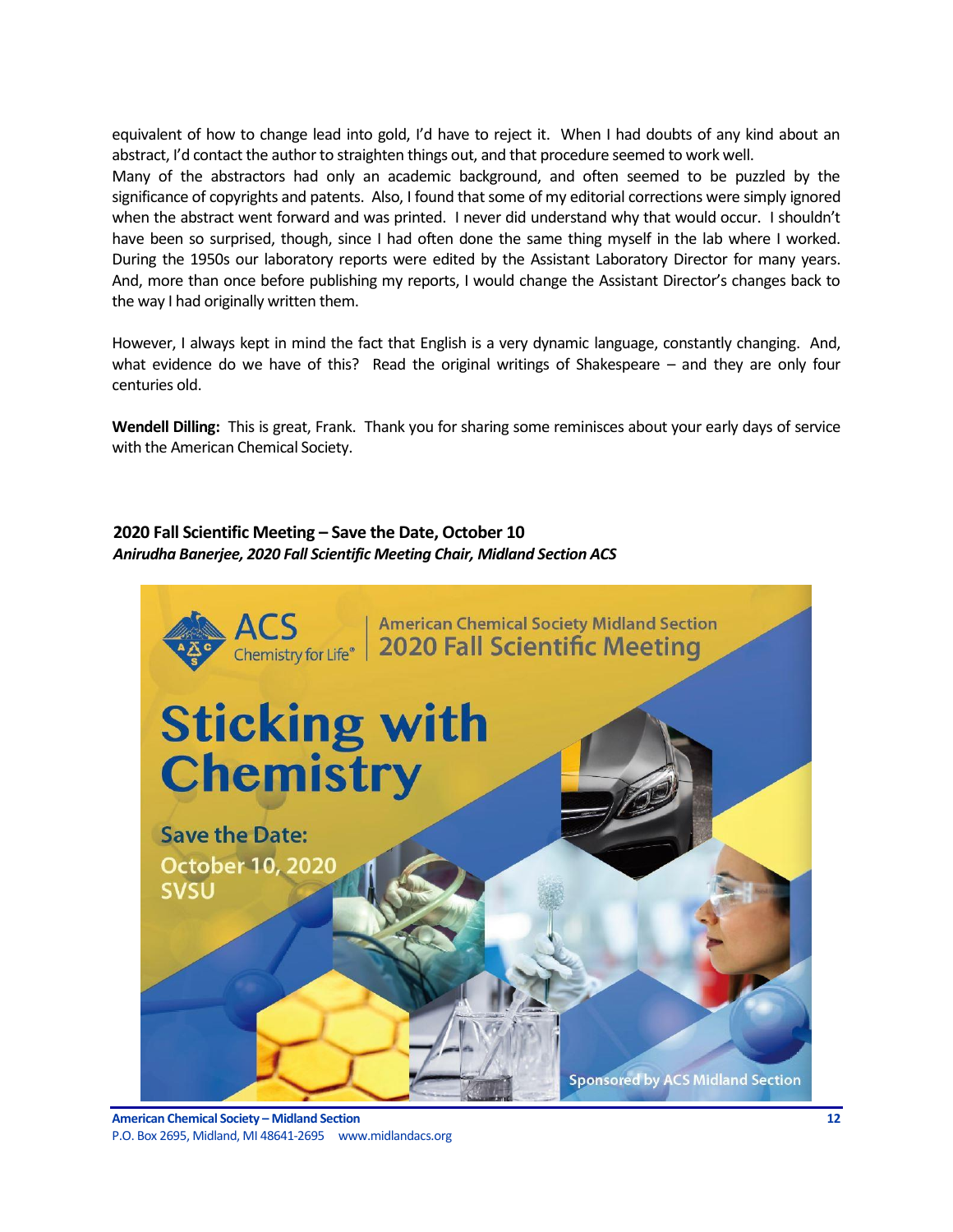#### <span id="page-12-0"></span>**Upcoming Dates, Events, and Other Updates**

- May 4 (7:00 8:00 PM) Midland Section ACS Board meeting (virtual meeting only) via a WebEx conference call connection at [Midland Section WebEx Board Meeting May 2020,](https://dow.webex.com/webappng/sites/dow/meeting/info/147369119023403198?MTID=m97c16758c795093aaa8840be9a9484f3) phone number: 989-633- 1166.
- May 6 (5:30 9:00 PM) Midland Section ACS Spring Awards Banquet, Great Hall Banquet & Convention Center, 5121 Bay City Road, Midland. Cost: \$20.00 per person. For more information, contact Diana Deese, Midland Section ACS Awards Committee Chair, at [dkdeese@dow.com](mailto:dkdeese@dow.com) or 989-636-9915. *Please note: This event has been cancelled due to the COVID-19 pandemic. Award recipients will still be recognized.*
- May 27 29, 2020 (Save the Date) 2020 ACS Central Regional Meeting, Columbus, OH. For more information, please see [https://cerm2020.org/?sc=200226\\_mtg\\_em\\_regional\\_CERM\\_od.](https://cerm2020.org/?sc=200226_mtg_em_regional_CERM_od) *Please note: This meeting has been cancelled due to the COVID-19 pandemic. It will be rescheduled for some time in November.* Please visit the [Central Regional Meeting website](https://cerm2020.org/?sc=200226_mtg_em_regional_CERM_od) for additional information, or reach out by e-mail a[t reglmtgs@acs.org](mailto:reglmtgs@acs.org) for any questions.
- June 1 (7:00 8:00 PM) Midland Section ACS Board meeting, MCFTA Board Room (in person), or via a WebEx conference call connection at [Midland Section WebEx Board Meeting June 2020,](https://dow.webex.com/webappng/sites/dow/meeting/info/147369764857090207?MTID=m6d5b883f8b8a0cccbb56f34737466537) phone number: 989-633-1166.
- June 1 **Deadline for Midland Section ACS Spring Awards nominations** to honor outstanding educators, volunteers, and colleagues. For more information, contact Diana Deese, Midland Section ACS Awards Committee Chair, a[t dkdeese@dow.com](mailto:dkdeese@dow.com) or 989-636-9915.
- August 3 (7:00 8:00 PM) Midland Section ACS Board meeting, MCFTA Board Room (in person), or via a WebEx conference call connection at [Midland Section WebEx Board Meeting August 2020,](https://dow.webex.com/webappng/sites/dow/meeting/info/147369865088373225?MTID=m9e575e5b99b945a631d5e929d4c9b94e) phone number: 989-633-1166.
- August 16-20 (Save the Date) Fall 2020 National ACS Meeting & Exposition, San Francisco, CA. Meeting theme: *Moving Chemistry from Bench to Market*. For more information, and to submit an abstract, please se[e https://www.acs.org/content/acs/en/meetings/national-meeting/abstract-submission.html.](https://www.acs.org/content/acs/en/meetings/national-meeting/abstract-submission.html)
- September 8 (7:00 8:00 PM) Midland Section ACS Board meeting, MCFTA Board Room (in person), or via a WebEx conference call connection at [Midland Section WebEx Board Meeting September 2020,](https://dow.webex.com/webappng/sites/dow/meeting/info/147369910636417826?MTID=m8efde4d24b3170a04b675077a31db6ff) phone number: 989-633-1166. *Please note: This Board meeting is being held on Tuesday evening, not the usual Monday evening.*
- October 5 (7:00 8:00 PM) Midland Section ACS Board meeting, MCFTA Board Room (in person), or via a WebEx conference call connection at [Midland Section WebEx Board Meeting October 2020,](https://dow.webex.com/webappng/sites/dow/meeting/info/147369963561194403?MTID=m4433e125aba5a6c26b6e32d347ffc7bf) phone number: 989-633-1166.
- October 10 (Save the Date) 2020 Midland Section ACS Fall Scientific Meeting. Location: Saginaw Valley State University. Meeting theme: *Sticking with Chemistry*.
- November 2 (7:00 8:00 PM) Midland Section ACS Board meeting, MCFTA Board Room (in person), or via a WebEx conference call connection a[t Midland Section WebEx Board Meeting November 2020,](https://dow.webex.com/webappng/sites/dow/meeting/info/147370014930932607?MTID=me1a04d08b255f6ca75034382b9c32601) phone number: 989-633-1166.
- November (Save the Date, Dates TBD) 2020 ACS Central Regional Meeting, Columbus, OH. For more information, please se[e https://cerm2020.org/?sc=200226\\_mtg\\_em\\_regional\\_CERM\\_od.](https://cerm2020.org/?sc=200226_mtg_em_regional_CERM_od)
- December 7 (7:00 8:00 PM) Midland Section ACS Board meeting, MCFTA Board Room (in person), or via a WebEx conference call connection at [Midland Section WebEx Board Meeting December 2020,](https://dow.webex.com/webappng/sites/dow/meeting/info/147370068640043188?MTID=m2ecd52d22a6ec33abe1a2ba613bc7492) phone number: 989-633-1166.